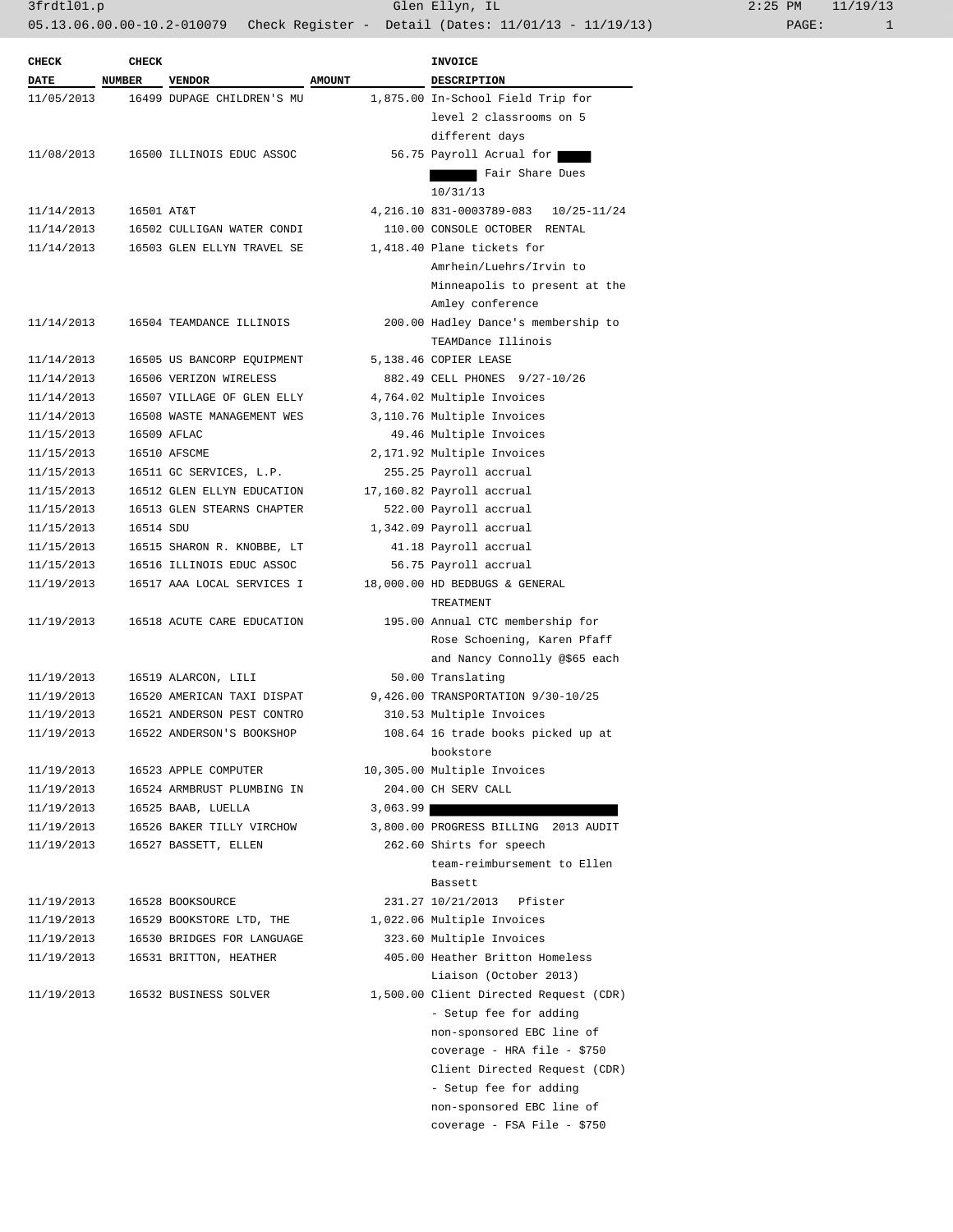3frdtl01.p Glen Ellyn, IL 2:25 PM 11/19/13 05.13.06.00.00-10.2-010079 Check Register - Detail (Dates: 11/01/13 - 11/19/13) PAGE: 2

| <b>CHECK</b> | <b>CHECK</b>  |                            |               | <b>INVOICE</b>                       |
|--------------|---------------|----------------------------|---------------|--------------------------------------|
| DATE         | <b>NUMBER</b> | <b>VENDOR</b>              | <b>AMOUNT</b> | <b>DESCRIPTION</b>                   |
| 11/19/2013   |               | 16533 CADENCE OCCUPATIONAL | 310.50        |                                      |
|              |               |                            |               |                                      |
|              |               |                            |               |                                      |
|              |               |                            |               | Fit for Duty Exam for                |
|              |               |                            |               |                                      |
| 11/19/2013   |               | 16534 CHMILL, JAMES        |               | 37.50 B-ball Ref                     |
| 11/19/2013   |               | 16535 COMMONWEALTH EDISON  |               | 97.67 CH ELECT 10/10-11/08           |
| 11/19/2013   |               | 16536 CONNECTIONS DAY SCHO |               | 4,755.33 Multiple Invoices           |
| 11/19/2013   |               | 16537 CONRAD, JODI         |               | 250.00 Check Request for             |
|              |               |                            |               | reimbursement of classroom           |
|              |               |                            |               | supplies - J. Conrad                 |
| 11/19/2013   |               | 16538 CONSORTIUM FOR EDUCT |               | 835.00 Framework for                 |
|              |               |                            |               | Teacher-Educator provided by         |
|              |               |                            |               | Bill DuBois for New Teacher          |
|              |               |                            |               | Week - August 13, 2013               |
| 11/19/2013   |               | 16539 COOP ASSN FOR SPEC E |               | 98,987.58 Pre-Bill Glenwood Tuition  |
|              |               |                            |               | FY2014                               |
|              |               |                            |               |                                      |
| 11/19/2013   |               | 16540 CPI OUALIFIED PLAN C |               | 98.00 October 2013                   |
| 11/19/2013   |               | 16541 CRISIS PREVENTION IN |               | 933.68 Crisis Training Materials for |
|              |               |                            |               | Staff Training Workbooks for         |
|              |               |                            |               | class                                |
| 11/19/2013   |               | 16542 CROWTHER ROOF& SHEET |               | 1,645.00 October 2013                |
| 11/19/2013   |               | 16543 DI SILVESTRO, JANET  |               | 922.79 Multiple Invoices             |
| 11/19/2013   |               | 16544 DUPAGE ROE           |               | 1,455.00 Multiple Invoices           |
| 11/19/2013   |               | 16545 DUPAGE SECURITY SOLU |               | 435.00 ROLL OF WIRE                  |
| 11/19/2013   |               | 16546 ELIM CHRISTIAN SERVI |               | 6,039.81 October Tuition for         |
|              |               |                            |               | Invoice #143566                      |
| 11/19/2013   |               | 16547 ENGLEHART, CYNTHIA   |               | 147.76 MILAEAGE REIMBURSE TO SKYWARD |
|              |               |                            |               | CONF-PEORIA                          |
| 11/19/2013   |               | 16548 FALCO, LOU           |               | 37.50 B-ball ref 11/12/13            |
| 11/19/2013   |               | 16549 FOLLETT LIBRARY RESO |               | 1,800.48 Multiple Invoices           |
| 11/19/2013   | 16550 FQC     |                            |               | 7,500.00 Invoice #131108             |
|              |               |                            |               | Pre-construction services            |
| 11/19/2013   |               | 16551 FRANCZEK RADELET & R |               | 282.98 GLENBARD PTAB COOP SEPT       |
| 11/19/2013   |               | 16552 GLENBARD WEST HIGH S |               | 175.00 Hadley Fall orchestra concert |
| 11/19/2013   |               | 16553 GLENOAKS THERAPEUTIC |               | 13,828.50 Multiple Invoices          |
| 11/19/2013   |               | 16554 GRAINGER INC, W W    |               | 1,300.00 4 UPRIGHT VACUUMS           |
| 11/19/2013   |               | 16555 GUERRERO, NICOLE     |               | 55.65 11/13/2013<br>Guerrero         |
|              |               |                            |               | classroom supplies                   |
| 11/19/2013   |               | 16556 HAPP BUILDERS INC    |               | 68,192.20 Hadley Junior High LMC     |
|              |               |                            |               | renovation As per contract           |
|              |               |                            |               | app#5                                |
| 11/19/2013   |               | 16557 HEINEMANN            |               | 577.50 LLI TAKE HOME BOOKS 2013/2014 |
|              |               |                            |               | GENERAL INVENTORY ORDER              |
| 11/19/2013   |               | 16558 HEINEMANN WORKSHOPS  |               | 398.00 Talk about Understanding      |
|              |               |                            |               | workshop for LIteracy                |
|              |               |                            |               |                                      |
|              |               |                            |               | Specialists for Hadley (Judy         |
|              |               |                            |               | Heller & Kayla Wheeler)              |
| 11/19/2013   |               | 16559 ICE MOUNTAIN SPRING  | 168.37 FG     | OCT WATER                            |
| 11/19/2013   |               | 16560 ILLINOIS ASSN OF SCH |               | 36.00 DuPage Fall Dinner Meeting     |
|              |               |                            |               | 12/29/13- E Nelson                   |
| 11/19/2013   |               | 16561 ILLINOIS ASSN OF SCH |               | 100.00 Multiple Invoices             |
| 11/19/2013   |               | 16562 ILLINOIS DEPT EMPLOY |               | 10,163.00 Unemployment Compensation  |
|              |               |                            |               | from July 1, 2013 to                 |
|              |               |                            |               | September 30, 2013                   |
|              |               |                            |               | \$11,689.00 Credit from              |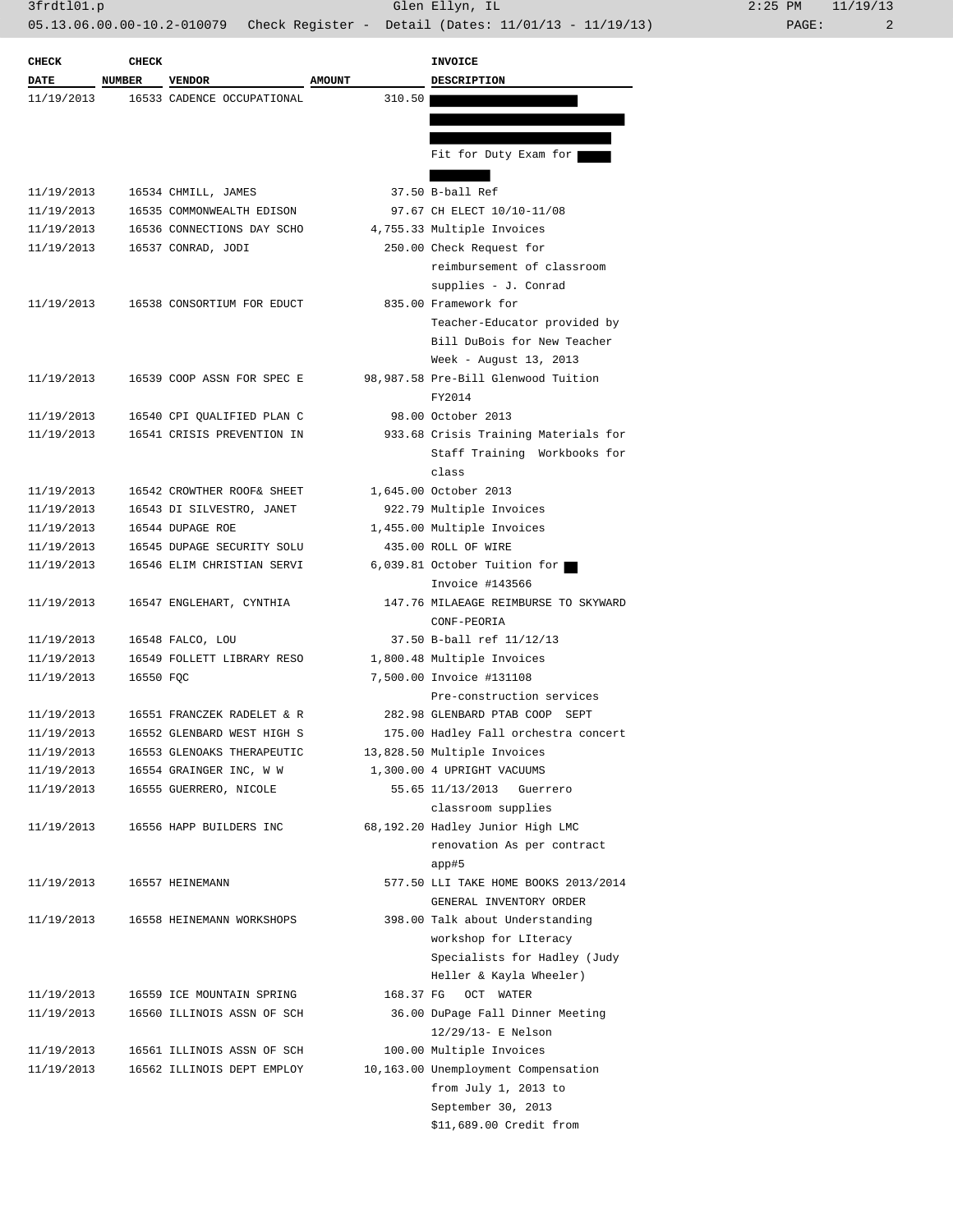| <b>CHECK</b>             | <b>CHECK</b>  |                            |               | <b>INVOICE</b>                                                      |  |
|--------------------------|---------------|----------------------------|---------------|---------------------------------------------------------------------|--|
| <b>DATE</b>              | <b>NUMBER</b> | <b>VENDOR</b>              | <b>AMOUNT</b> | <b>DESCRIPTION</b>                                                  |  |
|                          |               |                            |               | previous quarter                                                    |  |
|                          |               |                            |               |                                                                     |  |
|                          |               |                            |               |                                                                     |  |
|                          |               |                            |               | $-1,526.00$                                                         |  |
|                          |               |                            |               |                                                                     |  |
|                          |               |                            |               | \$10,163.00<br>BALANCE DUE                                          |  |
| 11/19/2013               |               | 16563 KHATTAB, FALASTIN    |               | 12.50 Translating                                                   |  |
| 11/19/2013               |               | 16564 KING, RAY            |               | 37.50 B-ball ref 10/29                                              |  |
| 11/19/2013               |               | 16565 KRANZ                |               | 252.05 TOWELS                                                       |  |
| 11/19/2013               |               | 16566 LAW, JENNIFER        |               | 140.01 MILEAGE REIMBURSEMENT FOR                                    |  |
|                          |               |                            |               | DISTRICT BUSINESS OUTSIDE OF                                        |  |
| 11/19/2013               |               | 16567 LEGO EDUCATION       |               | D41                                                                 |  |
| 11/19/2013               |               | 16568 LITTLE FRIENDS INC   |               | 17.06 Lego EV3 Robot for Lego Team<br>4,468.62 November Tuition For |  |
|                          |               |                            |               | Invoice #130198                                                     |  |
| 11/19/2013               |               | 16569 MACNEAL SCHOOL       |               | 2,256.76 October Tuition for                                        |  |
|                          |               |                            |               | Invoice #12521                                                      |  |
| 11/19/2013               |               | 16570 MAIL N STUFF         |               | 775.80 Multiple Invoices                                            |  |
| 11/19/2013               |               | 16571 MARQUARDT SCHOOL DIS |               | 81,109.75 Multiple Invoices                                         |  |
| 11/19/2013               |               | 16572 MCCLUSKEY, KATHERINE |               | 102.59 Mileage Reimbursement                                        |  |
| 11/19/2013               |               | 16573 METRO PROFESSIONAL P |               | 4,998.32 Multiple Invoices                                          |  |
| 11/19/2013               |               | 16574 MONDO, GIA           |               | 38.59 Gia Mondo (teacher)                                           |  |
|                          |               |                            |               | reimbursement for math                                              |  |
|                          |               |                            |               | supplies purchased.                                                 |  |
| 11/19/2013               |               | 16575 MUSIC THEATRE INTL   |               | 768.50 As per attached contract                                     |  |
|                          |               |                            |               | dated 10/21/13                                                      |  |
| 11/19/2013               |               | 16576 NORTHERN ILLINOIS GA |               | 1,710.73 Multiple Invoices                                          |  |
| 11/19/2013               |               | 16577 NORTHERN ILLINOIS GA |               | 430.82 Multiple Invoices                                            |  |
| 11/19/2013               |               | 16578 OFFICE DEPOT         |               | 513.96 Multiple Invoices                                            |  |
| 11/19/2013               |               | 16579 OLIVE GROVE LANDSCAP |               | 13,859.89 Multiple Invoices                                         |  |
| 11/19/2013               |               | 16580 OMNI CHEER           |               | 776.34 Cheer shoes and accessories                                  |  |
|                          |               |                            |               | for Hadley Cheerleaders                                             |  |
| 11/19/2013               |               | 16581 ORKIN LLC            |               | 9,976.00 Multiple Invoices                                          |  |
| 11/19/2013               |               | 16582 PAGE, TOM            |               | 37.50 B-ball ref 11/12/13                                           |  |
| 11/19/2013<br>11/19/2013 |               | 16583 PEPPERS, BOB         |               | 37.50 b-ball ref 11/5                                               |  |
|                          |               | 16584 PROSSER, JENNIFER    |               | 174.72 Mileage reimbursement for<br>Jennifer Prosser - Attendance   |  |
|                          |               |                            |               | at Skyward Conference in                                            |  |
|                          |               |                            |               | Peoria, IL                                                          |  |
| 11/19/2013               |               | 16585 PYONE, CHO           |               | 781.25 Translating                                                  |  |
| 11/19/2013               |               | 16586 QUINLAN & FABISH MUS |               | 13,229.00 Multiple Invoices                                         |  |
| 11/19/2013               |               | 16587 RBS ACTIVEWEAR       |               | 341.80 Student Council T-Shirts -                                   |  |
|                          |               |                            |               | same design as last year                                            |  |
| 11/19/2013               |               | 16588 RENTAL MAX LLC       |               | 282.50 10/25 TABLES & CHAIRS                                        |  |
| 11/19/2013               |               | 16589 ROSCOE CO            |               | 207.54 Multiple Invoices                                            |  |
| 11/19/2013               |               | 16590 SASED                |               | 27,922.25 Multiple Invoices                                         |  |
| 11/19/2013               |               | 16591 SCHOLASTIC MAGAZINES |               | 890.01 HADLEY 7TH GRADE RESOURCES                                   |  |
|                          |               |                            |               | (SCHOLASTIC SCOPE) 6 TEACHERS                                       |  |
|                          |               |                            |               | = 30 SUBSCRIPTIONS EACH                                             |  |
| 11/19/2013               |               | 16592 SCHOOL SPECIALTY     |               | 1,339.71 Multiple Invoices                                          |  |
| 11/19/2013               |               | 16593 SCOPE SHOPPE, THE    |               | 539.55 9- Electronic balances                                       |  |
|                          |               |                            |               | BAL-101- TSSI Electronc                                             |  |
|                          |               |                            |               | Balances                                                            |  |
| 11/19/2013               |               | 16594 SEAL OF ILLINOIS     |               | 6,689.43 October Tuition for                                        |  |
|                          |               |                            |               | Invoice #4402                                                       |  |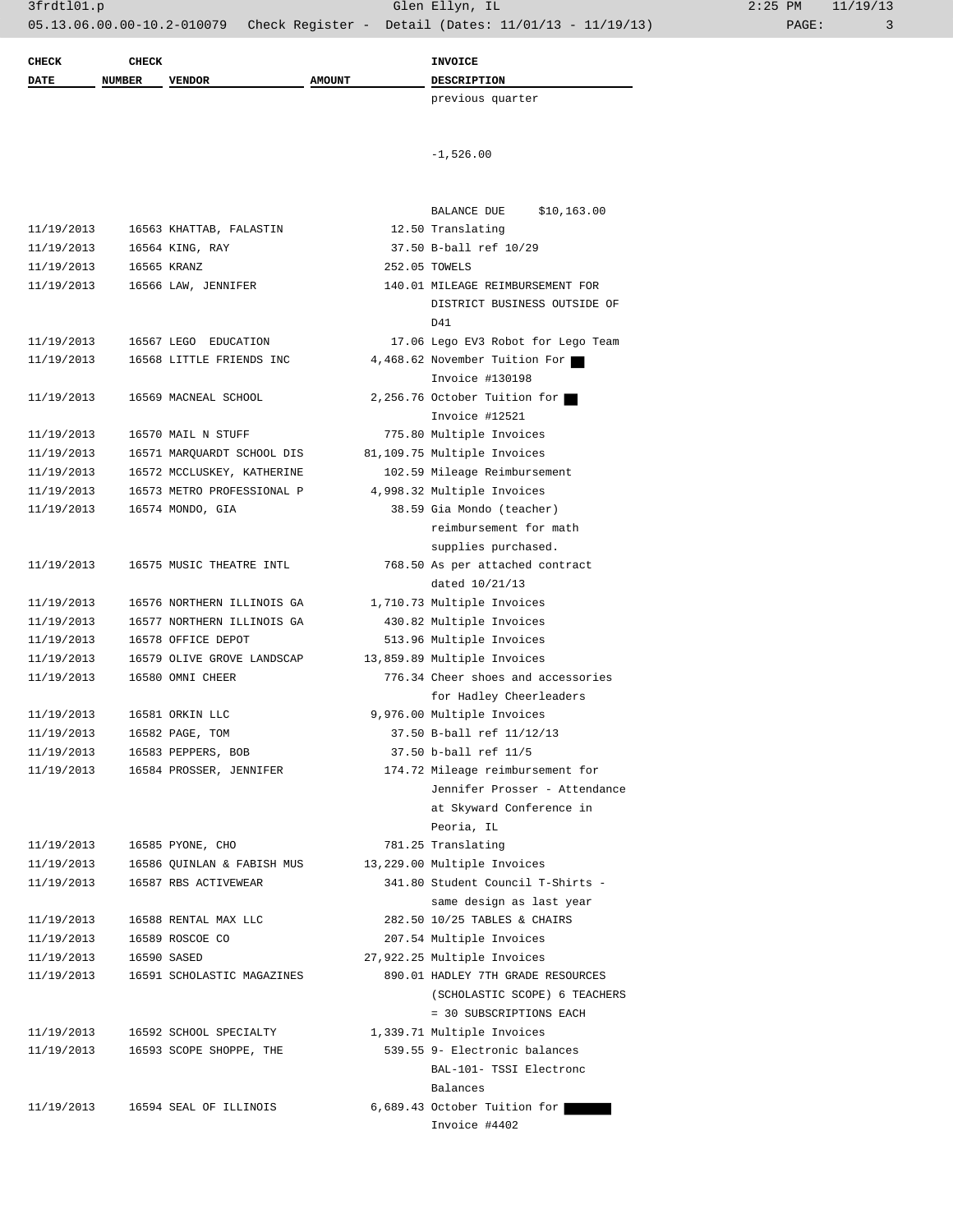| <b>CHECK</b>                  | <b>CHECK</b>  |                                           |               | <b>INVOICE</b>                       |
|-------------------------------|---------------|-------------------------------------------|---------------|--------------------------------------|
| DATE                          | <b>NUMBER</b> | <b>VENDOR</b>                             | <b>AMOUNT</b> | <b>DESCRIPTION</b>                   |
| 11/19/2013                    |               | 16595 SEPTRAN INC                         |               | 45,069.05 Multiple Invoices          |
| 11/19/2013                    |               | 16596 SIECK, KYLE                         |               | 104.82 Storage tubs for athletics    |
| 11/19/2013                    |               | 16597 SIMPLEX GRINNELL                    |               | 710.75 Multiple Invoices             |
| 11/19/2013                    |               | 16598 SOARING EAGLE ACADEM                |               | 26,751.60 Multiple Invoices          |
| 11/19/2013                    |               | 16599 SOUND INC                           |               | 321.00 AL SERV CALL                  |
| 11/19/2013                    |               | 16600 SUPER DUPER SCHOOL C                |               | 120.15 Supplies for                  |
|                               |               |                                           |               | Speech Path at Hadley                |
| 11/19/2013                    |               | 16601 THE CENTER/IRC                      |               | 1,100.00 Multiple Invoices           |
| 11/19/2013                    |               | 16602 TIGERDIRECT.COM                     |               | 2,178.77 Multiple Invoices           |
| 11/19/2013                    |               | 16603 UNISOURCE GREAT LAKE                |               | 5,842.60 Multiple Invoices           |
| 11/19/2013                    |               | 16604 UNITED RADIO COMMUNI                |               | 1,045.00 HD 4 PORTABLE RADIOS        |
| 11/19/2013                    |               | 16605 VARMA, SHEILA                       |               | 100.00 Translating                   |
| 11/19/2013                    |               | 16606 VILLA PARK OFFICE EO                |               | 265.00 Desk and Chairs for assistant |
|                               |               |                                           |               | principal at Hadley                  |
| 11/19/2013                    |               | 16607 WHEATLEY, ROBERTA                   |               | 50.00 Translating                    |
| 11/19/2013                    |               | 16608 XEROX CORP                          |               | 2,220.34 Multiple Invoices           |
| 11/19/2013                    |               | 16609 ZEYNALOVA, LALA                     |               | 50.00 Translating for families       |
|                               |               | 11/04/2013 201300334 ILLINOIS DEPT OF REV |               | 2.12 Payroll accrual                 |
|                               |               | 11/04/2013 201300335 INTERNAL REV SERVICE |               | 117.26 Multiple Invoices             |
| 11/04/2013 201300336 T H I S  |               |                                           |               | 4.06 Multiple Invoices               |
|                               |               | 11/04/2013 201300337 TEACHERS RETIREMENT  |               | 23.95 Multiple Invoices              |
|                               |               | 11/15/2013 201300340 INTERNAL REV SERVICE |               | 208,125.20 Multiple Invoices         |
|                               |               | 11/15/2013 201300352 CERIDIAN BENEFITS SV |               | 4,624.68 Multiple Invoices           |
|                               |               | 11/15/2013 201300353 CERIDIAN FLEX FEE    |               | 1,088.62 Payroll accrual             |
|                               |               | 11/15/2013 201300355 ILLINOIS DEPT OF REV |               | 52,482.36 Multiple Invoices          |
| 11/15/2013 201300357 T H I S  |               |                                           |               | 18,135.20 Multiple Invoices          |
|                               |               | 11/15/2013 201300358 TEACHERS RETIREMENT  |               | 105,553.65 Multiple Invoices         |
|                               |               | 11/15/2013 201300359 CPI QUALIFIED PLAN C |               | 33,787.37 Multiple Invoices          |
|                               |               | 11/18/2013 201300375 EDUCATIONAL BENEFIT  |               | 413,980.34 November 2013             |
|                               |               | 11/18/2013 201300376 EFLEX GROUP          |               | 488.52 November 2013                 |
| 11/18/2013 201300377 REV TRAK |               |                                           |               | 1,541.38 RevTrak - October 2013      |
| 11/18/2013 201300378 T H I S  |               |                                           |               | 7,232.54 THIS Fund Remittance        |
|                               |               | 11/18/2013 201300379 UNUM LIFE INSURANCE  |               | 2,513.96 11/1/13 to 11/30/13         |
|                               |               |                                           |               |                                      |

Totals for checks 1,424,493.78